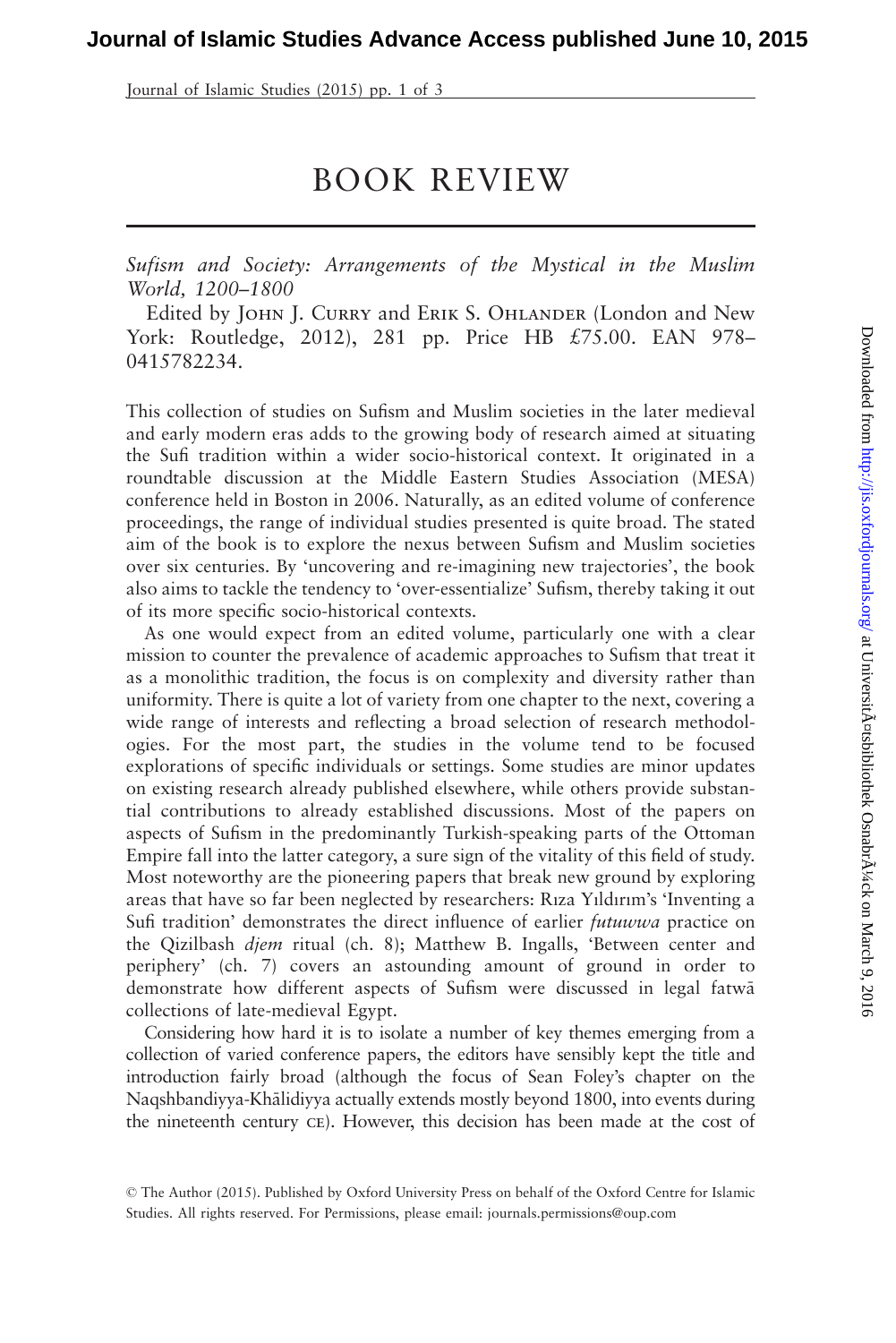## 2 of 3 BOOK REVIEW

clarity, and readers might find it difficult to navigate the book based on the titles given to different sections of the book: 'Historiography', 'Landscapes', 'Doctrine and praxis', 'Negotiations'. While these labels are explained in the introduction, one wonders whether it would have been better to abandon what presumably were the original titles of the panel discussion, replacing them with common threads that emerged out of the discussion. Most of the papers were as much about court power and authority as they were about the society, to the degree that there might have been some justification for the alternative title 'Sufis and Sultans'. One point that echoed throughout the book was that court historiography and Sufi hagiography were often intertwined in this period. In other words, the invisible hierarchy of Sufi saints was often seen as a mirror image of the worldly hierarchy.

Therefore, due to their highly focused nature, most of the chapters in this volume would be of use to specialists in relevant fields, but might be less accessible to readers less familiar with Sufism or Islamic history. Two exceptions to this are Zeynep Yürekli's 'Writing down the feats and setting up the scene: hagiographers and architectural patrons of the Age of Empires' (ch. 5) and Ovamir Anjum's 'Mystical authority and governmentality in medieval Islam' (ch. 4). By presenting a useful overview and comparison of different Sufi cults of saints under the three great 'Gunpowder Empires' of the early modern age, Yürekli's paper is particularly useful for those new to the subject, or looking for a fresh overview before proceeding to the other more specialized studies of the collection. As she demonstrates, not only were there differences in the ways the Safavid, Mughal and Ottoman states patronized Sufi institutions, but also substantial differences in the way the cults of living and dead saints were treated in these contexts. Anjum's chapter, on the other hand, looks at the relationship between medieval Sufism and power from a different angle, namely later medieval Sufism's most famous critic, Ibn Taymiyya (d. 728/1328). Drawing as much on Foucault as the Hanbali shaykh al-islam, he argues persuasively that there was an anti-elitist drive behind Ibn Taymiyya's attack on later medieval Sufis, while also highlighting the dangers of simply defining Sufism as 'Islamic mysticism' (p. 90 n. 30). In a volume of studies focusing on more localized, contextual approaches, this chapter seems to go against the grain by arguing for a slightly different approach—one which strikes a balance between overessentializing Sufism and abandoning the idea of a unified tradition altogether. His solution is to approach Sufism as a diverse, but united discourse tying together agents across time and space (p. 76). While his highly original analysis provides much food for thought, it could be argued that his tendency to read the Sufi tradition mainly through a Taymiyyan lens recreates an alternative form of essentialization, only this time from the viewpoint of its critics. Additionally, although one cannot deny that the Sufi teachings on the saintly friends of God could often be abused to justify a stratified and elitist view of Muslim society, it does not account for the popular appeal of Sufism throughout this period and the presence of Sufis on the lower as well as higher fault-lines of social hierarchy. As Side Emre's discussion (ch. 10) of the Halveti Sufi İbrāhīm-i Gülşeni's relationship with the late Mamluk rulers shows, the Sufi shaykh and saint could just as often be points of resistance as well as channels for state power. The following chapter